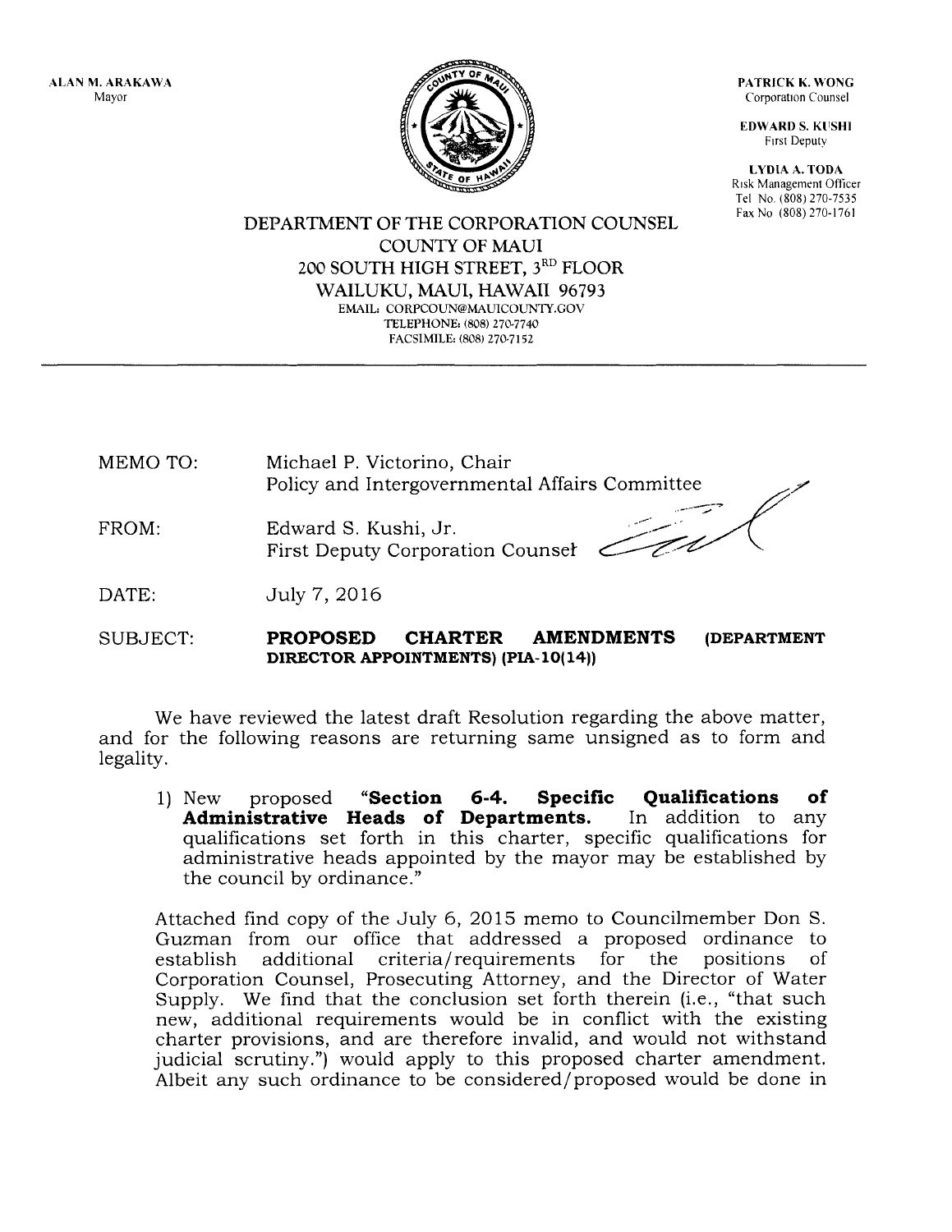the future, and may be consistent with the existing, applicable charter requirements, the possibility of a conflict still exists.

In the alternative, we suggest that any new, additional and specific qualifications for these positions be listed and set forth in the charter itself.

2) Proposed amendments to Sections 8-1.2 (Managing Director), 8- 2.2 (Corporation Counsel), 8-3.2(Prosecuting Attorney), and 8- 4.2(Director of Finance).

In all of the above-referenced sections, it is proposed that the Council, independent of the Mayor, would have the authority to remove the sitting incumbents in these positions.<sup>1</sup> As stated in committee we have concerns and reservations that this independent power to remove department heads by the Council would be inconsistent with the power to appoint such department heads, which power is solely vested in the Mayor. It is our belief that the power to appoint also includes the power to remove, and that such powers should lie with the executive branch. Accordingly, until we have completed our research on this issue, we decline to sign-off of the proposed resolution.

3) Lastly, we advise that the ballot question listed at page 7, Section 17 of the proposed resolution be revised to read:

"Shall the below-listed sections of the Charter\* be amended to require Council approval of the Mayor's appointment of the Managing Director, Director of Finance, Director of Public Works, Director of Parks and Recreation, Planning Director, Director of Housing and Human Concerns, Director of Transportation, and Director of Environmental Management; to allow the Council to remove the managing Director, Corporation Counsel, Prosecuting Attorney, and Director of Finance by a two-thirds vote of its entire membership following consultation with the Mayor; and to allow additional qualifications for department directors to be established by ordinance?

\*6-4(new); 3-8; 6-2; 8.1.2; 8-2.2; 8-3.22; 8-4.2; 8-5.2; 8-6.2; 8-8.2; 8- 10.2;  $8-11.5$ ;  $8-14.2$ ; and  $8-15.2$ "

<sup>&</sup>lt;sup>1</sup> **Section 8-1.2 Managing Director.** The managing director shall be appointed by the mayor with the approval of the council and may be removed by the mayor[.] or by resolution approved by a two-thirds vote of the entire membership of the council following consultation with the mayor . . .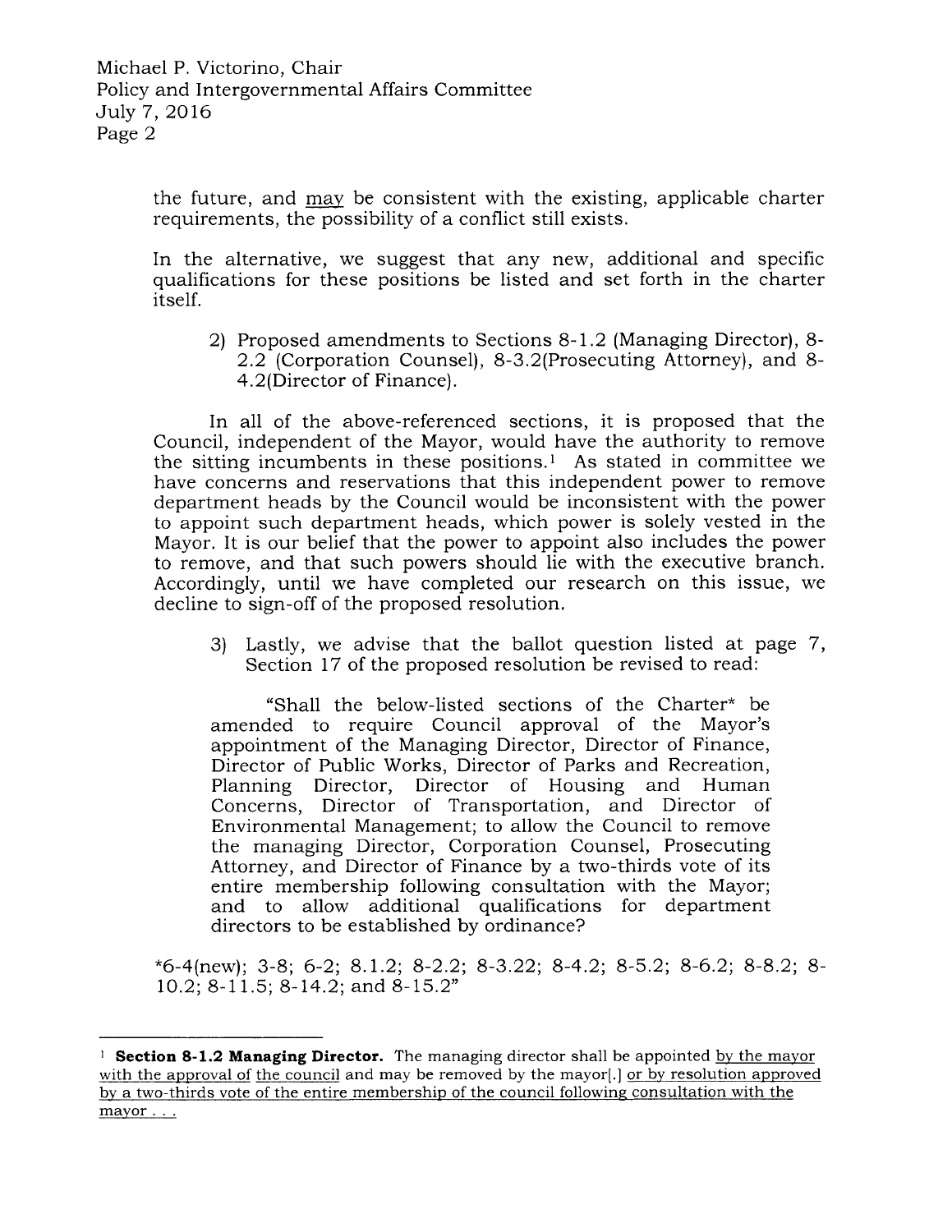Michael P. Victorino, Chair Policy and Intergovernmental Affairs Committee July 7, 2016 Page 3

Call if further clarification and/or discussion is needed.

APPROVED FOR TRANSMITTAL:

PASRICK K. WONG

2014-2966 PIA-10(14) 2016-07-07 Dept Director Appointments Attachment cc: David M. Raatz, Office of Council Services Corporation Counsel

Gary Murai, Deputy Corporation Counsel Jeffrey Ueoka, Deputy Corporation Counsel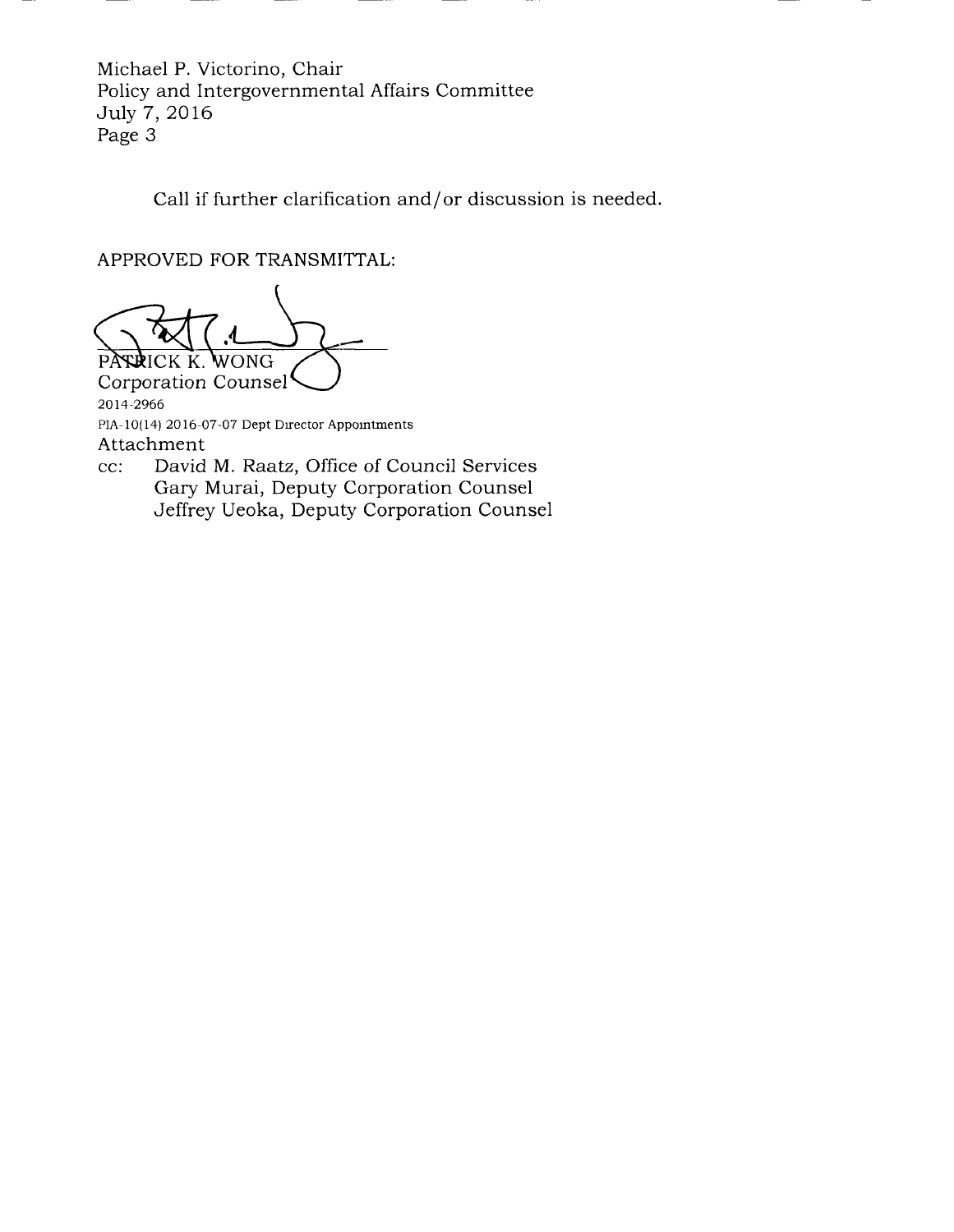ALAN M, ARAKAWA Mayor



PATRICK K. WONG Corporation Counsel

EDWARD S. KUSHI First Deputy

LYDIAA.TODA Risk Management Officer Tel. No. (808) 270-7535

## DEPARTMENT OF THE CORPORATION COUNSEL COLINTY OF MAUI 2OO SOUTH HIGH STREET, 3RD FLOOR WAILUKU, MAUI, HAWAII 96793 EMAIL: CORPCOUN@MAUICOUNTY.GOV TELEPHONE: (808) 270-7740 FACSIMILE: (808) 270-7152

July 6, 2015

# MEMORANDUM

To: Don S. Guzman, Council Mernber

From: Jeffrey Ueoka, Deputy Corporation Counsel  $n \sim$ 

Subject: NOMINATIONS AND SUPPORTING DOCUMENTATIONS (PAF 15- 0s9)

Responding to your request of June 12,2015, we retum your request unsigned as we are unable to approve as to form and legality for the reasons detailed below.

1. THE REVISED CHARTER OF THE COUNTY OF MAUI (1983), AS AMENDED (THE "CHARTER"), PROVISIONS REGARDING APPOINMENTS OF THE CORPORATION COUNSEL, THE PROSECUTING ATTORNEY, AND THE DIRECTOR OF THE DEPARTMENT OF WATER suppLy, As CoNTRASTED TO, PROVISIONS PROPOSED IN NEW CHAPTER 2.45, MAUI COUNTY CODE (THE "MCC").

## A. Corporation Counsel and Prosecuting Attorney.

i) Charter provisions.

"The corporation counsel shall be appointed by the mayor with the approval of the council and may be removed by the mayor with the approval of the council. The corporation counsel shall be an attomey licensed to practice and in good standing before the Supreme Court of

 $\ddot{z}$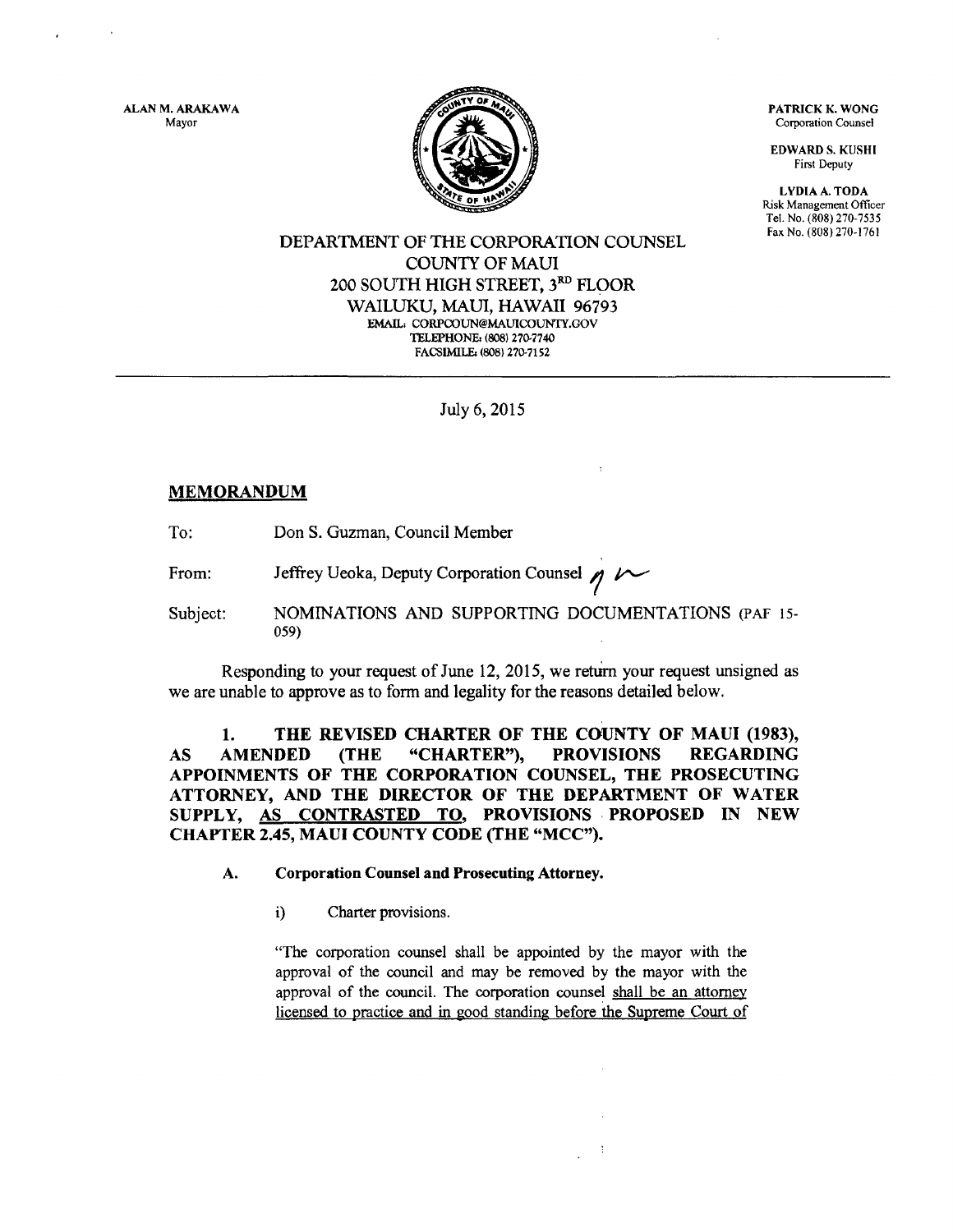Don S. Guzman, Council Member July 6, 2015 Page 2

> the State and shall have engaged in the practice of law for at least three years." (emphasis added)  $<sup>1</sup>$ </sup>

> "The prosecuting attomey shall be appointed by the mayor with the approval of the council and may be removed by the mayor with the approval of the council. The prosecuting attorney shall be an attomey licensed to practice and in good standing before the Supreme Court of the State and shall have engaged in the practice of law for at least three years." (emphasis added)<sup>2</sup>

ii) Chapter 2.45, MCC, provisions.

\*2.45.010. Documents required for appointment of corporation counsel and prosecuting attorney. When the mayor appoints the corporation counsel or prosecuting attorney, the mayor shall provide to council copies of the following documents:

- 1. A certificate of good standing from the Hawaii Supreme Court showing the appointee is qualified to practice law in the State of Hawaii;
- 2. Official transcripts of the appointee's postsecondary academic record:
- 3. A current curricula vitae or resume showing the appointee's entire history of employment in the practice of law:
- 4. The applicant's signed authorization for the release of liability for former employers relating to the furnishing of information about the appointee's ernployment:
- 5. At least three references relating to the appointee's practice of law: and
- At least two personal references relating to the appointee's character." (emphasis added)

#### Director of Water Supply. B.

i) Charter provisions.

"The director of the department of water supply shali be appointed by the mayor with the approval of the council, and may be removed by the mayor with the approval of the council. The director of the department of watef supply shall haye <sup>a</sup>

<sup>&</sup>lt;sup>1</sup> Section 8-2.2, Charter.

<sup>&</sup>lt;sup>2</sup> Section 8-3.2, Charter.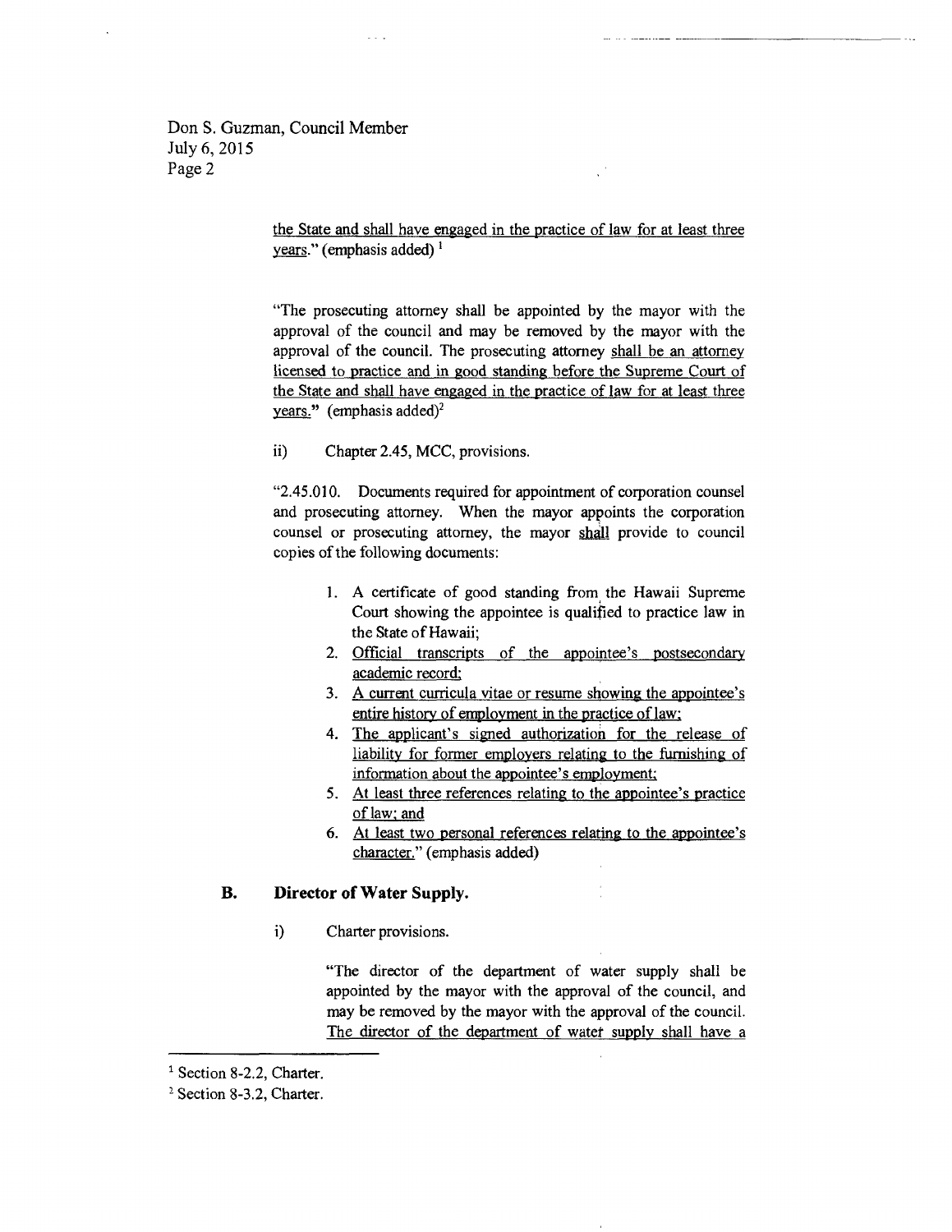Don S. Guzman, Council Member July 6,2015 Page 3

> minimum of five years of experience in a management capacity, either in public service or private business. or both. The deputy director of the department of water supply shali be appointed by the mayor and may be removed by the mayor. The director or the deputy of the department of water supply shall be a registered engineer." (emphasis added)<sup>3</sup>

ii) Chapter 2.45, MCC, provisions.

"2.45.020. Documents required for appointment of director of the department of water supply. When the mayor appoints the director of water supply for approval, the mayor shall provide to the council copies of the following documents:

- 1. The appointee's engineering license, if any;
- 2. Official transcripts of the appointee's postsecondary academic record:
- 3. A current curricular vitae or resume showing the appointee's entire history of employment in engineering, public administration. nonorofit administration. or business administration:
- 4. The applicant's signed authorization for the release of liability for former employers relating to the fumishing of information about the applicant's employment;
- 5. At least three references relating to the appointee's professional experience in a management capacity of as an engineer: and
- 6. At least two personal references relating to the appointee's character." (emphasis added)

 $\frac{1}{\epsilon}$ 

# 2. AN ORDINANCE MUST CONFORM TO, BE SUBORDINATE TO, NOT CONFLICT WITH, AND NOT EXCEED THE CHARTER.

In the case of Fasi v. City and County of Honolulu, 823 P.2d 742, 72 Haw. 513 (1992), concerning mayoral appointments to boards and commission, the City Council passed Ordinance No. 90-54, entitled \*Method of Appointment on Boards, Commission and Committees", which, in relevant part, provided that:

"All appointments covered by this article shall terminate on the expiration date noted on the Mayor's letter of appointment, and in no instance shall such appointees immediately continue to serve in the same

 $3$  Section 8-11.5, Charter.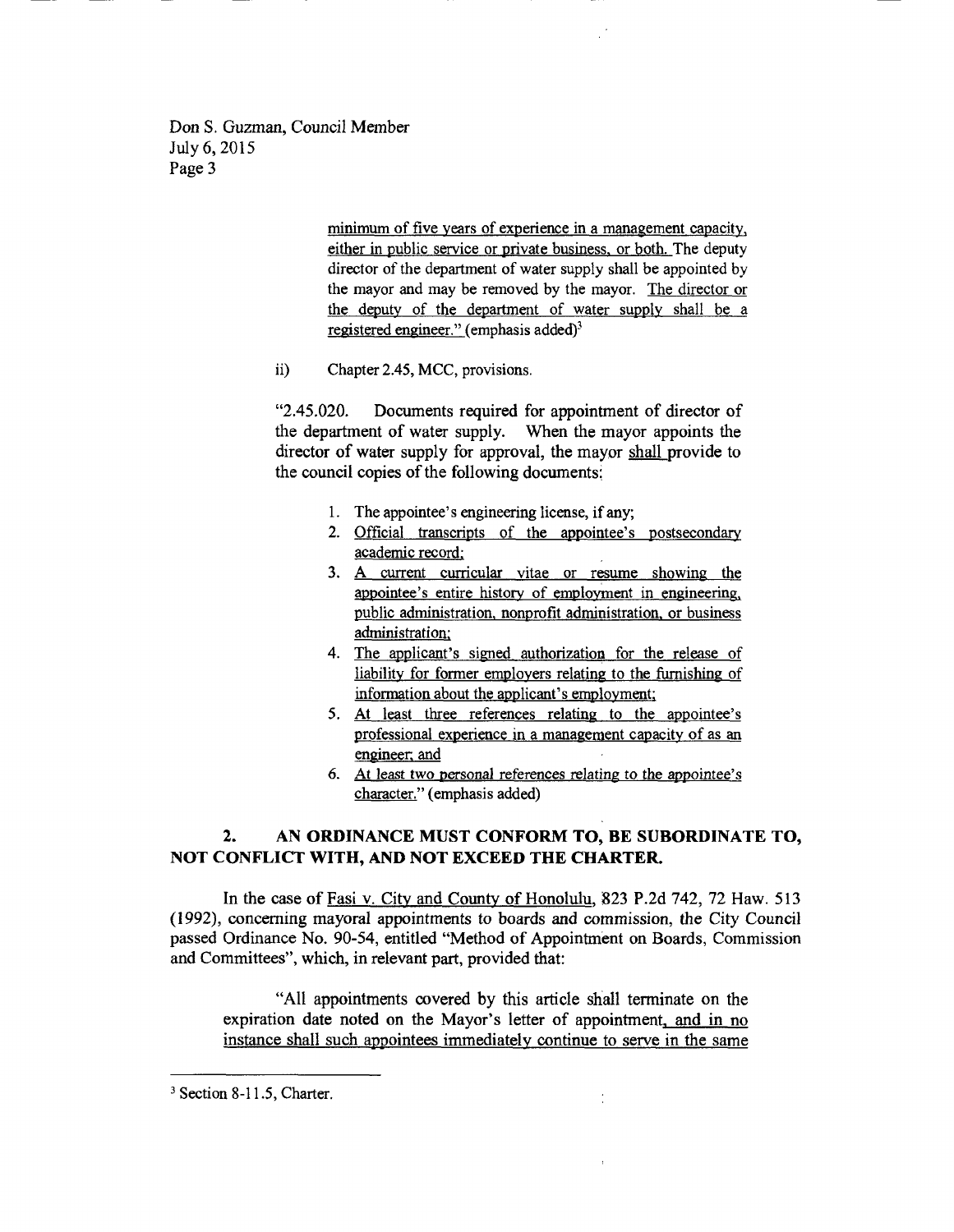Don S. Guzman, Council Member July 6, 2015 Page 4

> capacity beyond the expiration date whether as a temporary appointee or as a reappointed member for a full consecutive term." (emphasis added)

The administration (plaintiffs Mayor Fasi, and Boniface Aiu, in his capacity as a holdover member of the Ethics Commission) challenged the legality of Ordinance No. 09-54, claiming that said ordinance conflicted with Section 13-103 of the Revised Charter of the City and County of Honolulu, which, in relevant part stated:

"Section l3-103. Boards and Commission - Except as otherwise provided by this charter or by law, all boards and commissions established by this charter or by ordinance shall be governed by the following provisions:

(b) A1l appointed mernbers shall serve for staggered terms of five years, and they shall serve until their successors have been appointed and qualified. The initial appointments shall be as follows: ..." (emphasis added)

Our Supreme Court stated that "A basic tenet of municipal corporation law is that an ordinance which conflicts with an express provision in a charter is invalid. $"^4$ 

Further, the court cited McQuillin in adopting the general rule that:

"The proposition is self-evident....that an ordinance must conform to, be subordinate to, not conflict with, and not exceed the charter, and can no more change or limit the effect of the charter than a legislative act can modify or supersede a provision of the constitution of the state. Ordinances must not only conform with the express terms of the charter, but they must not conflict in any degree with its object or with the purposes for which the local corporation is organized  $\ldots$  "s"

Lastly, in striking down Ordinance 90-54, the court offered the following scenario:

"Moreover, if we were to adopt the council's position, the council could conceivably, by ordinance, remove the mayor as the appointing authority over board and commission members."6

 $4$  Fasi, supra, at p 518.

 $5$  Fasi, supra, at pg. 519, citing McOuillin, Section 15.19 (3d ed. 1989).

 $<sup>6</sup>$  Fasi, supra, pg. 519,</sup>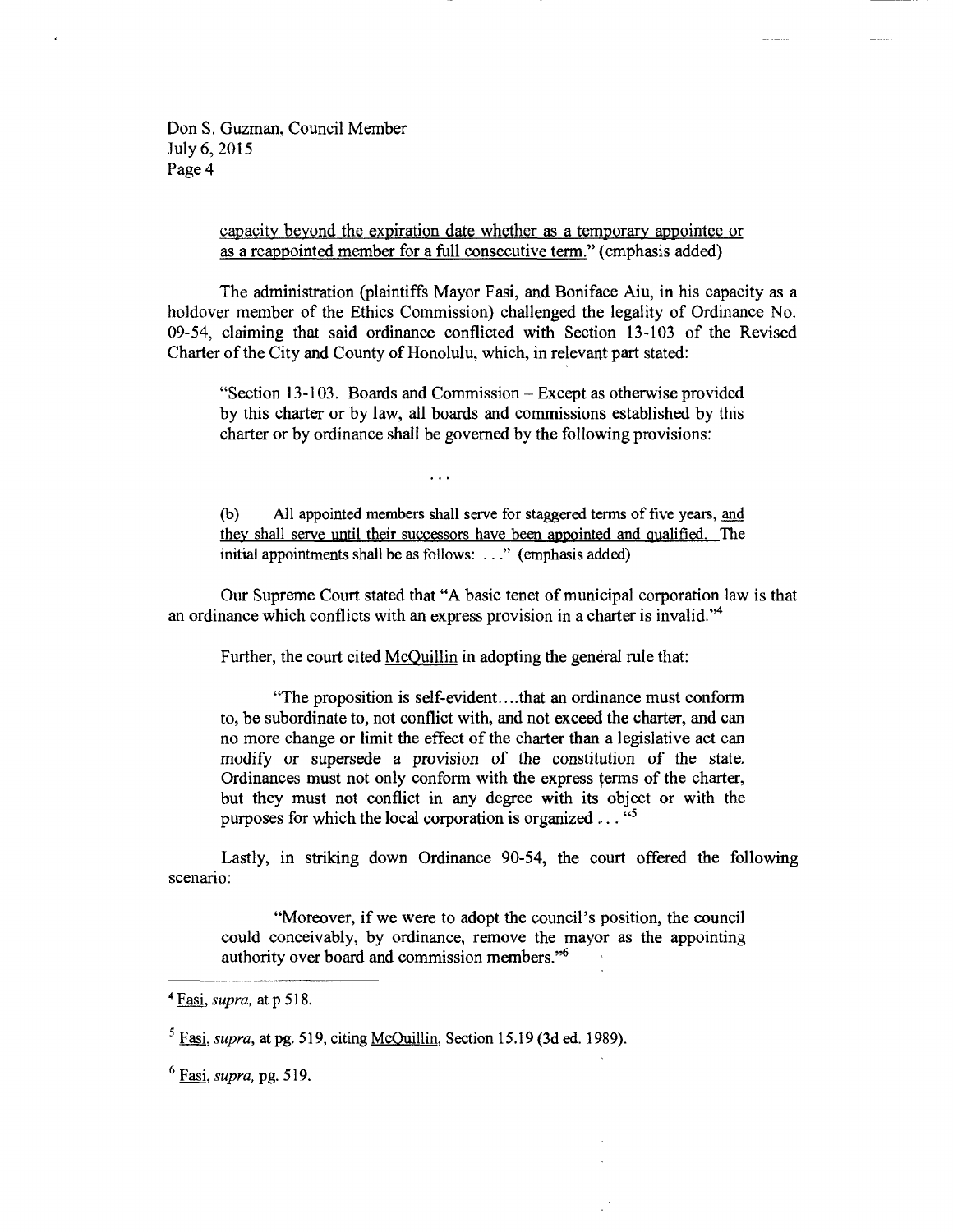Don S. Guzman, Council Member July 6,2015 Page 5

# 3. EXISTING CHARTER PROVISIONS VS. PROPOSED CHAPTER 2.45, MCC, PROVISIONS.

## A. Corporation Counsel and Prosecuting Attorney.

For both the Corporation Coursel and Prosecuting Attorney appointments, the proposed Section 2.45.010, MCC, adds five (5) more criteria or requirements to the existing two (2) criteria/requirements mandated by the relevant charter provision. For both positions, the relevant charter provisions<sup>7</sup> require the applicants:

1) To be licensed to practice and in good standing before the Supreme Court of the State; and

2) To have engaged in the practice of law for at least three years.

If adopted, Section 2.45.010, MCC, would add the following requirements, before a candidate for such positions could even be considered:

"3) Official transcripts of the appointee's postsecondary academic record;

4) A current curricular vitae or resume showing the appointee's entire history of employment in the practice of law;

5) The applicant's signed authorization for the release of liability for former employer's relating to the fumishing of information about the appointee's employment;

6) At least three references relating to the appointee's practice of law; and

7) At least two personal references relating to the appointee's character."

Based on the rational and reasoning set forth in the Fasi case, we opine that such new, additional requirements would be in conflict with the existing charter provisions, and are therefore invalid, and would not withstand judicial scrutiny. Query: what would happen if an applicant qualifies/satisfies both criteria set forth in Section 8-2.2, or 8-3.2 of the Charter, but for whatever reason, cannot satisfy one or two of the new criteria set forth in Section 2.45.010, MCC (i.e., official postsecondary transcripts not available, lack of references, etc.)?

 $7$  See section 1, A, I, above.